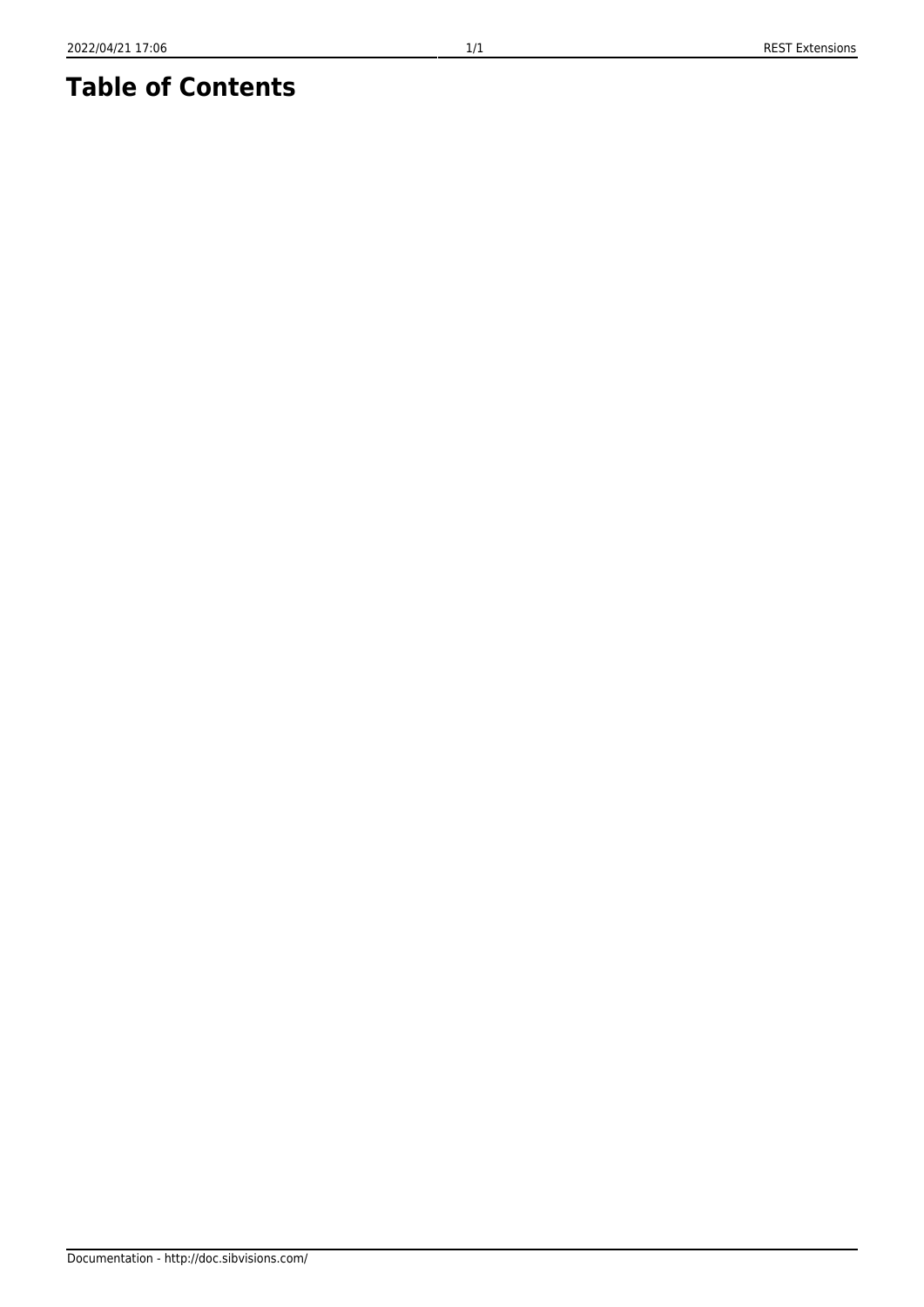## **Public Services**

The [REST API of JVx](http://doc.sibvisions.com/jvx/common/util/rest) offers a great solution for generic services accessible via REST. However, the standard access is protected by BASIC authentication, and sometimes it's important to offer public services without authentication. This isn't possible with standard JVx authentication implementations. Our application framework enables you to do really cool things with JVx' REST API.

To enable public REST services, first configure your REST zone to use the forwarding authentication mode. Simply add the following to your deployment descriptor (web.xml):

```
<init-param>
   <!-- Authentication type -->
   <param-name>authtype</param-name>
   <param-value>forward</param-value>
</init-param>
```
The full definition:

## [web.xml](http://doc.sibvisions.com/_export/code/applications/rest_extensions?codeblock=1)

```
<!-- Restlet adapter -->
<servlet>
   <servlet-name>RestletServlet</servlet-name>
  <servlet-class>org.restlet.ext.servlet.ServerServlet</servlet-class>
   <init-param>
     <!-- Application class name -->
    <param-name>org.restlet.application</param-name>
    <param-value>com.sibvisions.rad.server.http.rest.RESTAdapter</param-value>
   </init-param>
   <init-param>
     <!-- Authentication type -->
     <param-name>authtype</param-name>
     <param-value>forward</param-value>
  \le/init-param>
</servlet>
<servlet-mapping>
   <servlet-name>RestletServlet</servlet-name>
   <url-pattern>/services/rest/*</url-pattern>
</servlet-mapping>
```
The authentication type defines that the configured SecurityManager will be used for authentication without pre-authentication with BASIC authentication. Usually, the BASIC authentication will be done before using the SecurityManager (e.g., authtype set to basic). The forward mode can be used to implement Single-Sign-On or no-authentication at all.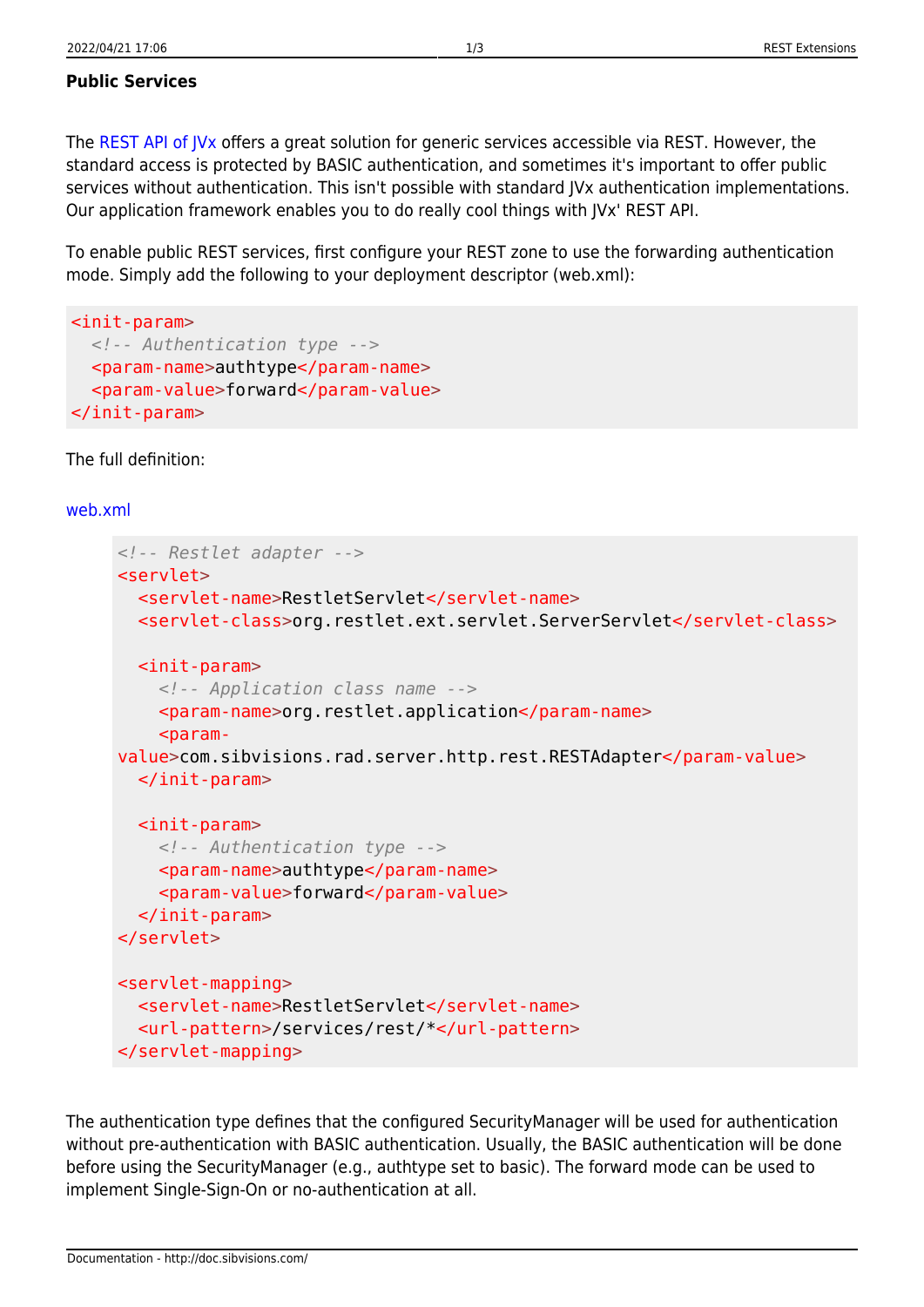In our case, we performa an anonymous authentication with a pre-configured user. This enables you to configure the user with roles and offer public REST services without changing the application.

To enable anonymous authentication, use the [AnonymousDBSecurityManager](http://doc.sibvisions.com/applications/anonymous_connection) in your config.xml:

```
<securitymanager>
<class>com.sibvisions.apps.server.security.AnonymousDBSecurityManager</class
>
<accesscontroller>com.sibvisions.apps.server.object.DBWorkScreenAccess</acce
sscontroller>
 ...
</securitymanager>
```
To finish the configuration, set one user in the USERS database table as anonymous user. Simply set the column ANONYMOUS to 'Y'. That's all you need.

Now it's possible to test you REST services, e.g.

```
http://localhost:8080/webapp/services/rest/myapp/Session/action/getInternalN
ame?client.login.anonymous=true
```
In the above URL, the application is available in the context **webapp**. The application name is **myapp** and the **Session** LCO contains the method:

```
public String getInternalName()
{
     return "Session";
}
```
In our current configuration, the anonymous user will use the same LCO (Session) like the authenticated user. This might be good but can be a risk if the anonymous user shouldn't be able to use the same services. To change the LCO, it's possible to configure a custom LCO, via config.xml:

```
<lifecycle>
   <mastersession>com.sibvisions.apps.myapp.Session</mastersession>
   <application>com.sibvisions.apps.myapp.Application</application>
   <anonymoussession>com.sibvisions.apps.myapp.Anonymous</anonymoussession>
```
</lifecycle>

And the LCO code:

[Anonymous.java](http://doc.sibvisions.com/_export/code/applications/rest_extensions?codeblock=6)

```
@StrictIsolation
@Replacement(name = "Public")
public class Anonymous extends GenericBean
{
   public String getInternalName()
   {
     return "Anonymous";
```